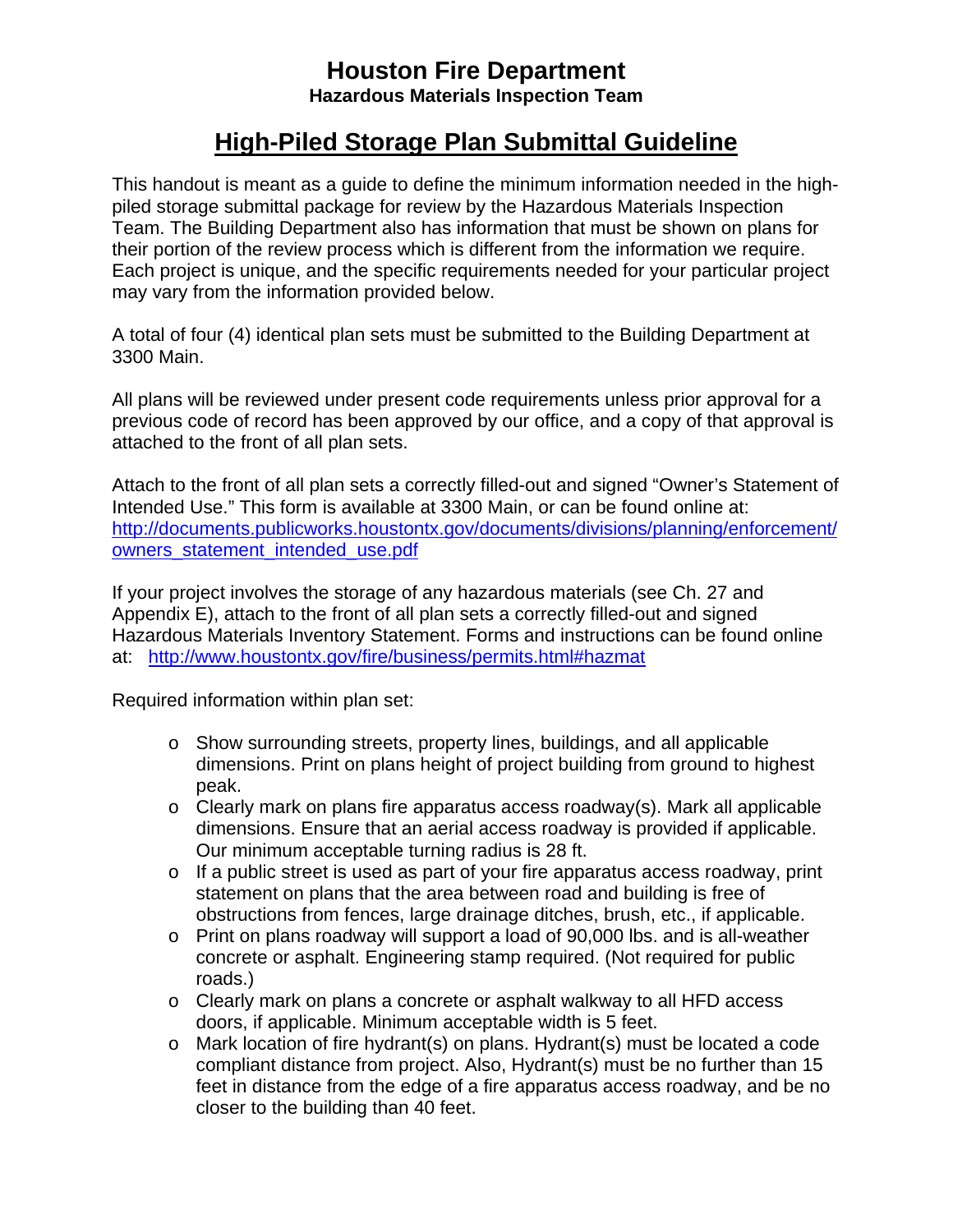- $\circ$  Print on plans adjacent to hydrant(s) the G.P.M. flow at 20 P.S.I. residual pressure. Flow test results (showing date of test and complete flow test results) must be attached to front of each plan set, or scanned into and incorporated into the plans.
- o Show on plans any fences, gates, or other possible outdoor obstructions to the fire apparatus access roadway(s) or HFD access doors. Must have 911 keybox at gate(s), or state on plans that gate(s) are never locked.
- $\circ$  If plans show a fence between apparatus access roadway and building, that fence must have man gate(s) with 911 keyboxes, and walkways, that line-up with each and every HFD access door on that side between the fence and the road.
- o Show complete rack / commodity storage array layout and all details. Include aisle widths. Ensure no dead-end aisles greater than 20 ft.
- o Print on plans square-footage of high-piled area.
- o For separated high-piled areas provide square footage for each area and show separation wall(s). Print on plans rating of wall(s).
- o Print on plans "No High-Piled Storage" for those areas where there will be no high-piled storage.
- o Show HFD access doors, if required, in compliance with Ch. 23. Clearly designate which doors shown on plans are HFD access doors. Include dimensions between doors.
- o Note on plans that HFD access doors to be marked on site with "HFD" on the exterior in the top left hand corner, no less than four (4) inches in height on a contrasting background.
- o Clearly note or show hardware type for HFD access doors. Must allow entrance from exterior (using a key from the 911 keybox) as well as exit from interior (one motion without the use of a key or special knowledge or effort). Drop bars, magnetic locks and manually operated flush bolts or surface bolts are never allowed. Electronic card reader locks are only allowed if they cannot interfere with the operation of the HFD access door under any circumstance.
- $\circ$  Show on plans a sidewalk (5 ft. min.) from apparatus access roadway to HFD access doors, if applicable.
- o Show location of fire department connection (FDC).
- o Print on plans sprinkler design criteria per NFPA 13 (2002). Include all tables, figures, and references used to calculate density. Include all calculations. If your storage array includes flammable/combustible liquids or aerosols, show sprinkler design criteria for those items as well, per NFPA 30/30B and/or Ch. 34.
- $\circ$  Show on plans a minimum of one 911 keybox with Falcon lock. (Not required for shell buildings.)
- o If interior of your project has any fencing:
	- **Cannot obstruct access doors, aisles, or exits in any manner.**
	- The maximum size of a fenced enclosure or multiple fenced enclosures shall not exceed 10,000 sq. ft. in an entire building.
	- The maximum dimension of a fenced area shall not exceed 100 ft. for storage of Class I – IV commodities and shall not exceed 50 ft. for storage of high hazard commodities.